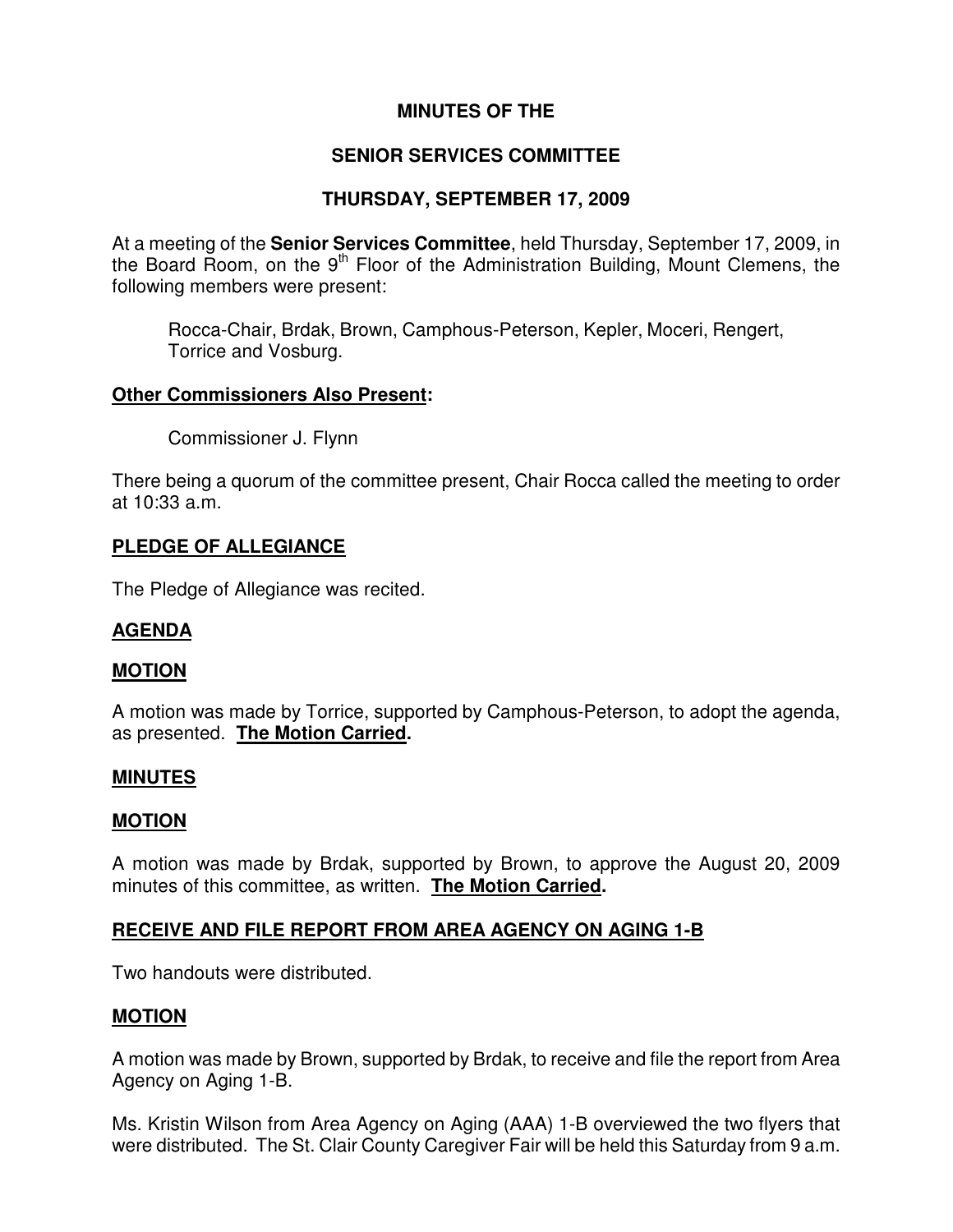to 1 p.m. at the Thomas Edison Inn in Port Huron. The  $10<sup>th</sup>$  Annual Solutions for Family Caregiver Expo will be held on October 24, 2009 from 9 a.m. to 2 p.m. at the Rock Financial Showplace in Novi. Lastly, she gave statistics on caregiving.

The following commissioners spoke: J. Flynn, Brdak and Rocca.

Chair Rocca called for a vote on the motion and **The Motion Carried.** 

### **ACCEPT MEMORANDUM OF UNDERSTANDING BETWEEN MCCSA AND MACOMB COUNTY SENIOR CITIZEN SERVICES ADULT DAY SERVICE NORTH SITE**

## **COMMITTEE RECOMMENDATION – MOTION**

A MOTION WAS MADE BY CAMPHOUS-PETERSON, SUPPORTED BY VOSBURG, TO RECOMMEND THAT THE BOARD OF COMMISSIONERS ACCEPT MEMORANDUM OF UNDERSTANDING BETWEEN MACOMB COUNTY COMMUNITY SERVICES AGENCY AND MACOMB COUNTY SENIOR CITIZEN SERVICES ADULT DAY SERVICE NORTH SITE FOR THE PERIOD OF OCTOBER 1, 2009 THROUGH SEPTEMBER 30, 2012. **THE MOTION CARRIED.** 

## **ACCEPT MEMORANDUM OF UNDERSTANDING BETWEEN MCCSA AND MACOMB COUNTY SENIOR CITIZEN SERVICES ADULT DAY SERVICE SOUTH SITE**

## **COMMITTEE RECOMMENDATION – MOTION**

A MOTION WAS MADE BY BRDAK, SUPPORTED BY VOSBURG, TO RECOMMEND THAT THE BOARD OF COMMISSIONERS ACCEPT MEMORANDUM OF UNDERSTANDING BETWEEN MACOMB COUNTY COMMUNITY SERVICES AGENCY AND MACOMB COUNTY SENIOR CITIZEN SERVICES ADULT DAY SERVICE SOUTH SITE FOR THE PERIOD OF OCTOBER 1, 2009 THROUGH SEPTEMBER 30, 2012. **THE MOTION CARRIED.** 

# **APPROVE \$2 PER DAY CLIENT RATE INCREASE FOR ADULT DAY SERVICE CLIENTS BEGINNING 01-01-10**

## **COMMITTEE RECOMMENDATION – MOTION**

A MOTION WAS MADE BY CAMPHOUS-PETERSON, SUPPORTED BY MOCERI, TO RECOMMEND THAT THE BOARD OF COMMISSIONERS APPROVE \$2 PER DAY PER CLIENT RATE INCREASE FOR ADULT DAY SERVICE CLIENTS BEGINNING JANUARY 1, 2010.

The following commissioners spoke: Brown and Camphous-Peterson.

Chair Rocca called for a vote on the motion and **THE MOTION CARRIED.**